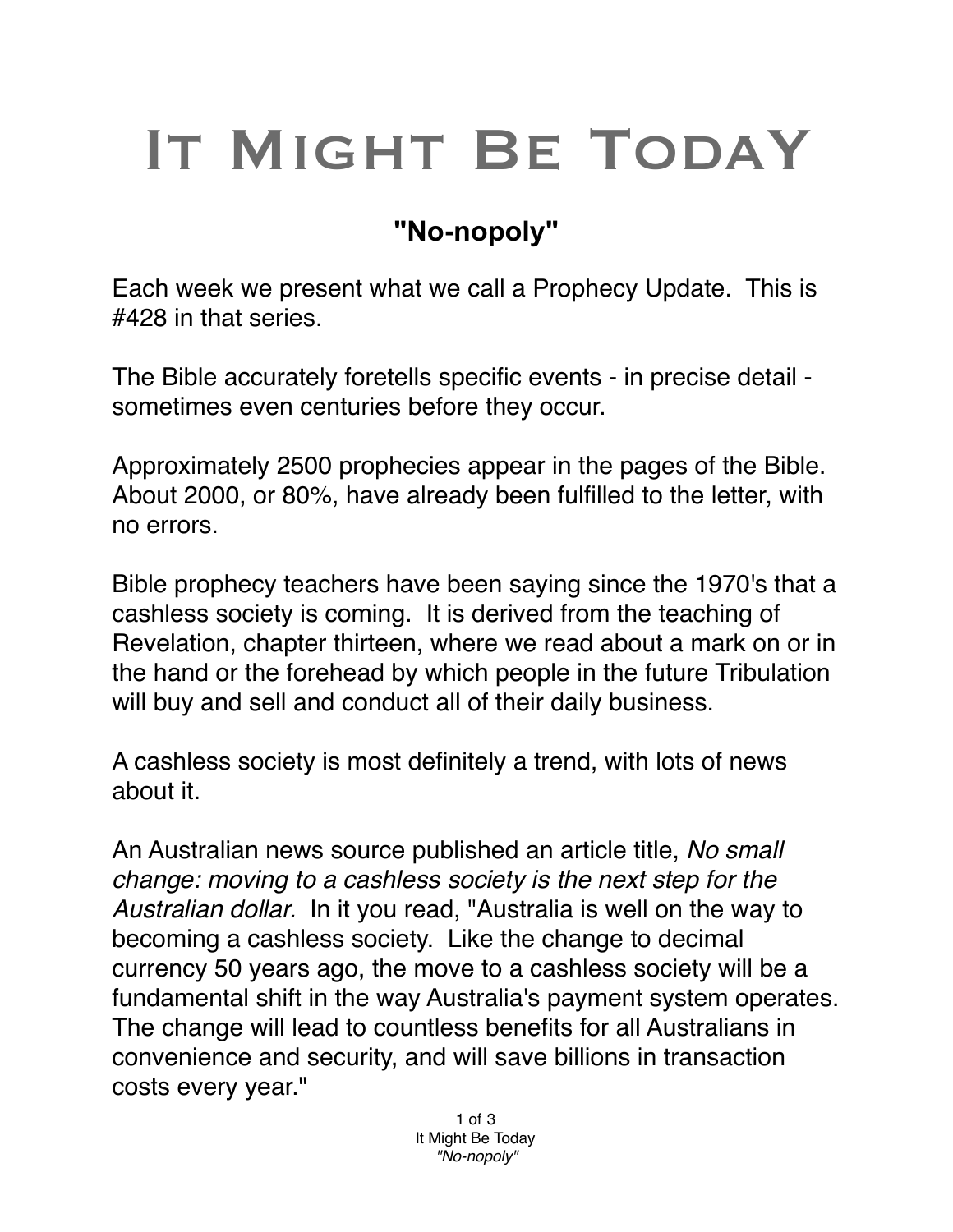http://www.canberratimes.com.au/comment/no-small-change--moving-to-a-cashless-society-is-the-nextstep-for-the-australian-dollar-20160215-gmv11x.html

Bloomberg reported on the coming cashless society, saying, "Cash had a pretty good run for 4000 years or so. These days, though, notes and coins increasingly seem outdated: They're dirty and dangerous, unwieldy and expensive, antiquated and so very analog."

http://www.bloombergview.com/articles/2016-01-31/bring-on-the-cashless-future

One more quote: "The cashless society is no longer an illusion but a vision that can be fulfilled within a reasonable time frame."

http://www.torbenrick.eu/blog/technology/cashless-society-just-around-the-corner/

I ran across something that I think is fascinating in light of this shift towards cashless commerce. It may not sound all that important, but it seems to be a sign of the trend.

Hasbro is introducing Monopoly Ultimate Banking edition that uses a tiny ATM to keep track of every last financial transaction.

*There will be no more Monopoly money.*

The compact banking unit in the Monopoly Ultimate Banking edition is able to quickly scan not only each player's credit card, but all of the individual property and chance cards in the game which now include special bar codes on them.

If a player wants to buy a property they've landed on, they just need to scan their credit card, and then the property card, and the price will be automatically deducted from their available funds. It works the same way if another player lands on a property with a house or hotel on it.